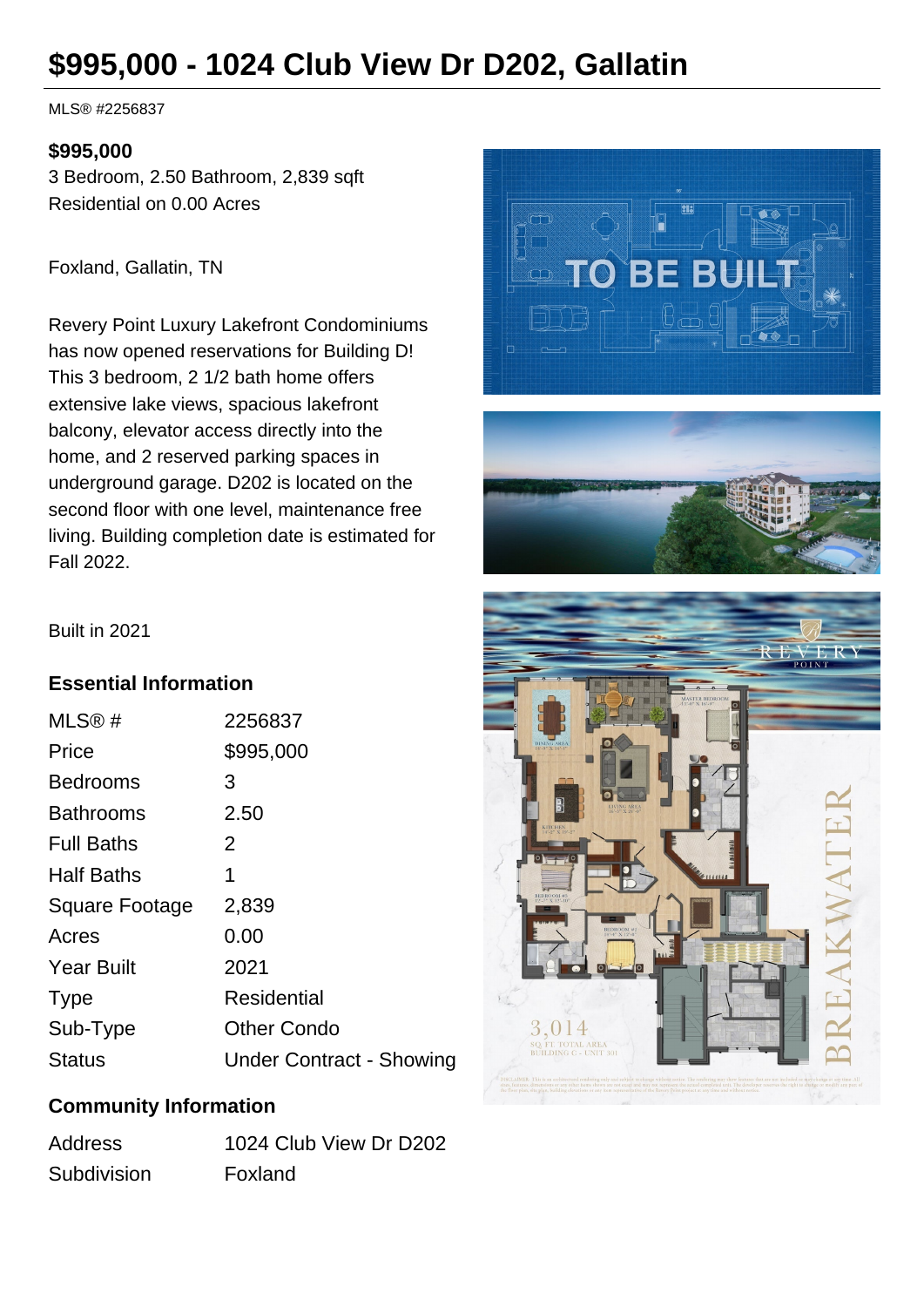| City             | Gallatin                 |
|------------------|--------------------------|
| County           | <b>Sumner County, TN</b> |
| <b>State</b>     | ΤN                       |
| Zip Code         | 37066                    |
| <b>Amenities</b> |                          |

| Amenities             | Clubhouse, Fitness Center, Gated, Golf Course, Underground Utilities,<br>Trail(s) |
|-----------------------|-----------------------------------------------------------------------------------|
| <b>Parking Spaces</b> | 2                                                                                 |
| # of Garages          | 2                                                                                 |
| Garages               | Assigned, Assigned                                                                |
| View                  | Bluff, Lake                                                                       |
| Is Waterfront         | Yes                                                                               |

## **Interior**

| <b>Interior Features</b> | Ceiling Fan(s), Elevator, Storage, Utility Connection, Walk-In Closet(s) |
|--------------------------|--------------------------------------------------------------------------|
| Heating                  | Electric, Central                                                        |
| Cooling                  | Electric, Central Air                                                    |
| Fireplace                | Yes                                                                      |
| # of Fireplaces          |                                                                          |
| # of Stories             | 4                                                                        |

# **Exterior**

| Roof         | Shingle             |
|--------------|---------------------|
| Construction | <b>Brick, Stone</b> |

# **School Information**

| Elementary | <b>Jack Anderson Elementary</b>   |
|------------|-----------------------------------|
| Middle     | <b>Station Camp Middle School</b> |
| High       | <b>Station Camp High School</b>   |

# **Additional Information**

| Date Listed    | May 25th, 2021 |
|----------------|----------------|
| Days on Market | 122            |

# **Listing Details**

Listing Office The Godfrey Group, LLC

realtracs.

The data relating to real estate for sale on this web site comes in part from the Internet Data Exchange Program of RealTracs Solutions. Real estate listings held by brokerage firms other than Bobby Hite Co are marked with the Internet Data Exchange Program logo or thumbnail logo and